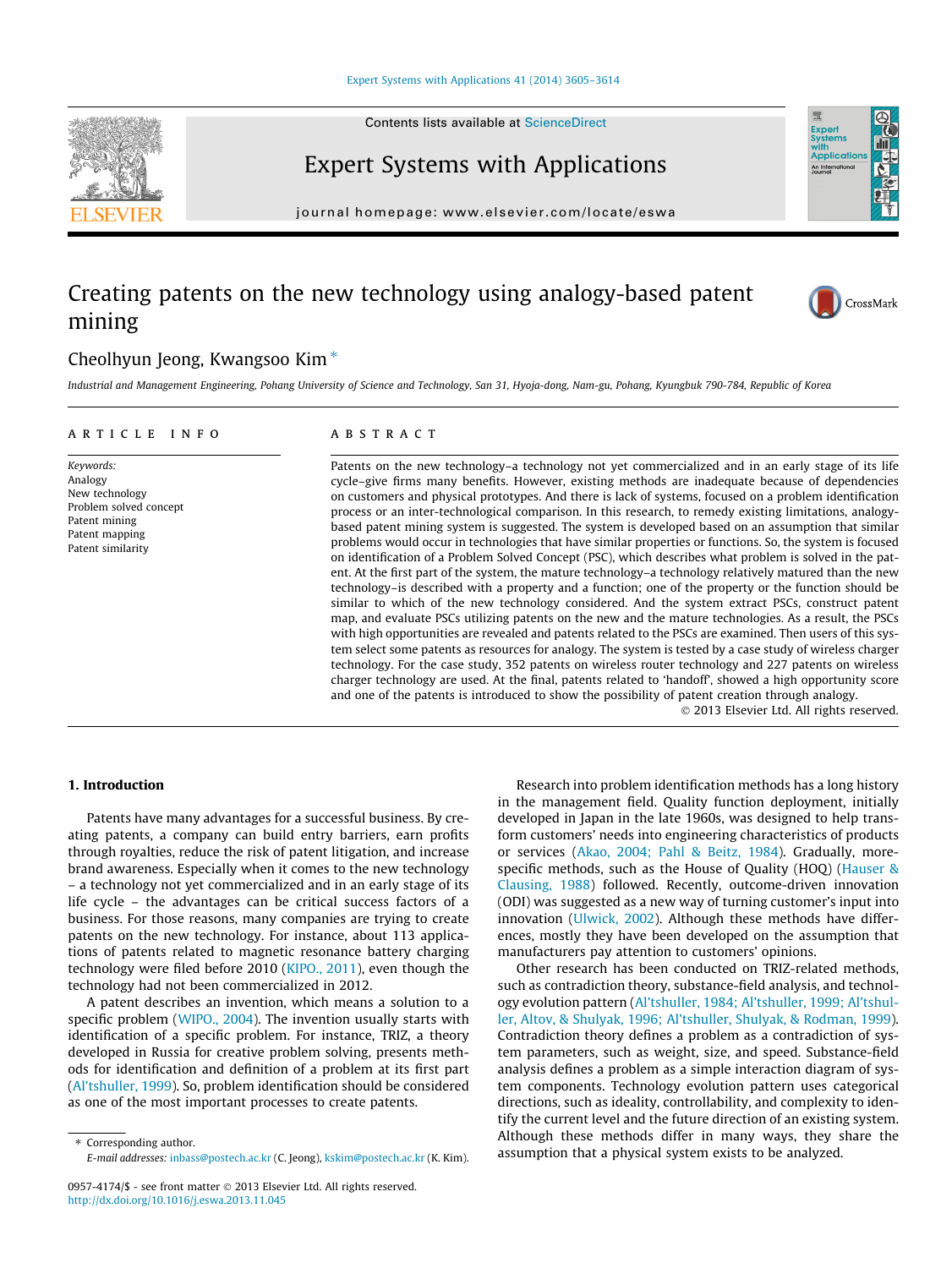The previous methods have limitations when applied to identify problems in the new technology. Assuming that the new technology is not yet commercialized, no users exist to express needs and problems, so customer-dependent methods are not applicable. Furthermore, if the development of a technology is in an early stage, physical prototypes may not exist, so physical-systemdependent methods are not applicable. Therefore, TRIZ-related methods are also difficult to apply. Consequently, identification of problems in the new technology often depends on insight of engineers, meaning that a support system must be developed.

In addition to the methods, there are design-by-analogy systems which can support patent creation. Design-by-analogy systems are methods or tools for concept generation or problem solving based on analogies between products [\(Linsey, 2007;](#page--1-0) [McAdams & Wood, 2002; Verhaegen, D'hondt, Vandevenne,](#page--1-0) [Dewulf, & Duflou, 2011](#page--1-0)). Early design-by-analogy systems are mostly developed with a case-based knowledge database ([Bhatta & Goel, 1996; Maher, de Silva, & Garza, 1997; Sycara &](#page--1-0) [Navinchandra, 1992; Watson, 1999\)](#page--1-0). On the other hand, systems based on solution patterns or term relations were suggested ([Al'tshuller, 1999; Al'tshuller et al., 1999; Linsey, 2007; Turney,](#page--1-0) [2005\)](#page--1-0). Recently, as a result of an advancement of a text mining technology, patent-based solution search systems are suggested ([Bryant, Stone, McAdams, Kurtoglu, & Campbell, 2005; Russo,](#page--1-0) [Montecchi, & Ying, 2012; Verhaegen et al., 2011; Wang & Ohsawa,](#page--1-0) [2012\)](#page--1-0). The existing design-by-analogy systems informed us that analogy is useful way to solve problems. However, there is lack of systems focused on a problem identification using analogy.

Meanwhile, patent analysis systems can be helpful to create patents. Most of the systems are designed to find technological or business-related trends [\(Daim, Rueda, Martin, & Gerdsri, 2006;](#page--1-0) [Kim, Suh, & Park, 2008; Tseng, 2005](#page--1-0)). Recent patent analysis systems are using text mining technology to provide various functions, such as a term extraction, a statistical analysis, and a visualization ([Lee, Yoon, & Park, 2009](#page--1-0)). However, it's hard to find systems providing functions to compare and to analyze different technologies simultaneously. We recognized that patent mapping methods can be one of the best way to compare different technologies so that users can easily generate ideas for new patents. This is a motivation of this research.

To remedy mentioned limitations, this research proposes an analogy-based patent mining system. The objective of the system is to support the creation of patents on the new technology. The system is developed under the assumption that similar problems would occur in technologies that have similar properties or functions. So the system is focused on identification of a problem solved concept (PSC) in relatively matured technology, named as the mature technology, whose property or function is similar to the new technology considered.

The PSC is a statement of what problem is solved in the patent ([Phelps, 2007; Tiwana & Horowitz, 2009\)](#page--1-0). So the PSCs are described as required functions, system errors, users' difficulties, and users' needs in the patents. In that point, the PSCs are similar concepts to customer requirements. However, there is a difference in viewpoints. The customer requirements are objects to fulfill in a perspective of a product designer. On the other hand the PSCs are objects to solve in a perspective of a problem solver. Because patents are much related to the latter, we use the PSCs rather than the customer requirements. Meanwhile, to extract and to analyze, the PSCs should be modeled. There can be options such as a single term, a word phrase, a sentence, and a paragraph. In this research, for simplification, a single term is selected to model the PSC and the term is named as PSC Term.

For a clear interpretation, the new technology is need to be defined. According to researches for Technology Life Cycle (TLC), technology is getting matured following four stages, which are youth, growth, maturity, and decline stages [\(Achilladelis, Schwarz](#page--1-0)[kopf, & Cines, 1990; Andersen, 1999; Haupt, Kloyer, & Lange, 2007\)](#page--1-0). And according to Technology Readiness Levels (TRLs) from NASA, there are nine stages for technology to be ready for a commercialization [\(Mankins, 1995\)](#page--1-0). In this research, we regard the new technology is not yet commercialized. So in a perspective of TLC, the new technology should be on the youth stage. And in a perspective of TRLs, we can say that the new technology is on any stages before the end point.

On the contrary to the new technology, the mature technology is a relative concept. It just need to be more matured than the new technology considered. In this research, patents on the mature technology are used as resources for analogy. Typically on the way to be matured, technology experience accumulation of patents. So if the mature technology is on the maturity or the decline stages of TLC, the resources will be plentiful.

The proposed system is designed to deliver patents on the mature technology as resources for analogy ([Fig. 1](#page--1-0)). First, the system discovers PSC Terms by analyzing patents on the mature technology which has similar property or function to the new technology considered. Then the system constructs a patent map based on similarities among all patents on the new and the mature technologies using the PSC Terms. Then the system identifies patent clusters for each PSC Terms and evaluates opportunity scores of each PSC Terms with a customized formula. Utilizing the opportunity scores, the system suggests patents on the mature technology in a patent cluster. Then users manually examine the patents and select some patents as resources for analogy. In this research, we named the selected patents as the reference patents.

Chapter 2 describes literature review, chapter 3 presents the methods of the analogy-based patent mining system, chapter 4 illustrates the proposed methods using patents related to wireless charger technology, and chapter 5 presents conclusions and future research.

#### 2. Literature review

The proposed system can be regarded as the design-by-analogy system, because it supports analogy between two technologies. At the same time, the system can be regarded as the patent analysis system, because it utilize analysis of patents to support analogy. So existing systems related to the systems are reviewed in the first two parts of this chapter. Meanwhile, the proposed system is developed on the basis of three methods: a topic extraction method, a patent mapping method, and an opportunity evaluation method. So prior research related to the three methods are reviewed in the last three parts of this chapter.

#### 2.1. Design-by-analogy system

The design-by-analogy system can be divided into a case-based analogy system, a theory-based analogy system, a patent-based analogy system, and a term-based analogy system according to information sources [\(Table 1](#page--1-0)). First, the case-based analogy system utilize design cases of a specific technological field as an information source. To build a database from the information source, system developers should interpret and classify design cases manually. And users explore the database to find design cases which can implement desired functions. For more than 20 years, most of the systems are utilized in an architectural field. The representative systems are Archie, Archie-II [\(Domeshek & Kolodner,](#page--1-0) [1992\)](#page--1-0), Fabel [\(Voss, 1996](#page--1-0)), CADRE ([Hua & Faltings, 1993\)](#page--1-0) and SEED ([Flemming, 1994\)](#page--1-0). Meanwhile, KRITIK and KRITIK2 ([Goel, Bhatta, &](#page--1-0) [Stroulia, 1997](#page--1-0)) for physical design and Déjà Vu [\(Smyth & Cunning](#page--1-0)[ham, 1992\)](#page--1-0) for software design are suggested. Recently, biological